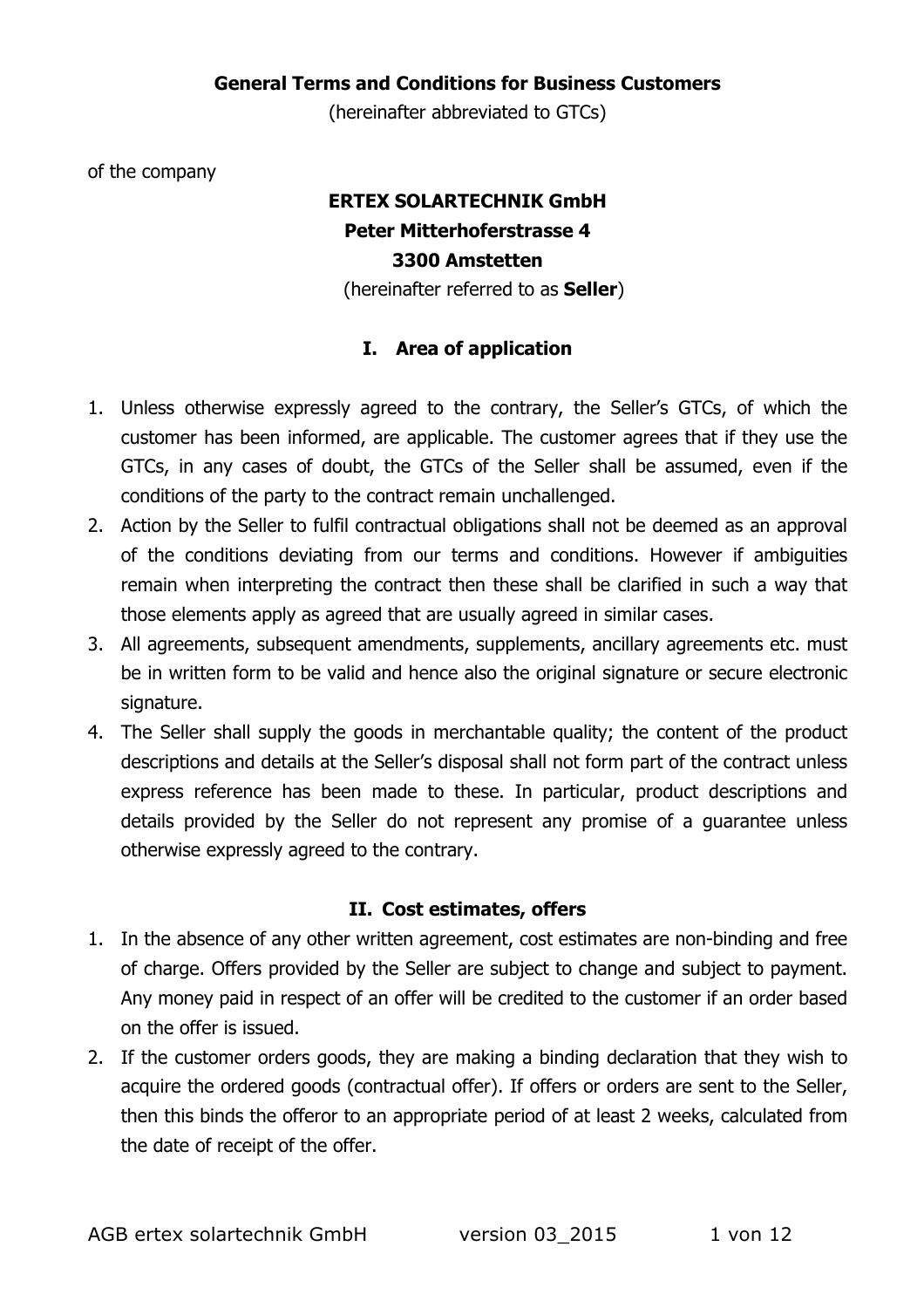- 3. Every order requires a written order confirmation by the Seller (contract acceptance) in order for the contract to be concluded. Sending or handing over the goods ordered by the customer is also taken as conclusion of the contract.
- 4. Work drawings produced by the Seller must be approved by the customer by email, fax or letter.
- 5. Plans sent by the Seller to the customer shall also be in return for payment, whereby point XIV. applies in this regard.

#### III.Prices

- 1. Unless otherwise agreed in the order, calculations shall be based on the prices valid at the time of implementation of the order, on the understanding that prices may change at any time. Price increases due to increases in production costs (material costs, purchase prices, wages, customer duties, freight, foreign exchange rates, taxes, bank rates etc.) between the date of order or request and date of delivery shall be borne by the customer.
- 2. The statutory VAT is not included in the prices, and so the stated prices are quoted exclusive of statutory VAT, unless otherwise expressly agreed to the contrary in writing. The statutory VAT shall, consequently, be invoiced separately and shown separately on the invoice at the statutory rate on the date of invoicing.
- 3. Unless agreed otherwise, the quoted prices are taken to be ex works without packaging, uninsured and exclusive of statutory taxes.
- 4. The glass transport racks, insofar as these do not represent disposable packaging, shall remain in the possession or ownership of the Seller. The customer is obliged to return these within 3 months at their own expense, failing which the cost of the glass transport racks shall be charged to the customer.

#### IV. Terms and conditions of payment, interest on late payment

- 1. Insofar as no other agreements have been made, 100 % of the contractual sum is payable in advance or to be secured by means of bank guarantee. If other agreements are made, which contain a later payment date, the Seller is entitled to raise a partial invoice, in the event of delays to the provision of services not caused by the Seller, for services already provided. Bills of exchange or cheques, which the Seller reserves the right to accept, are merely accepted as payment, any costs or expenses associated with encashment shall be borne by the customer. No liability shall be assumed for lodging a protest in good time.
- 2. The assertion of any defects shall not release the customer from their obligation to pay.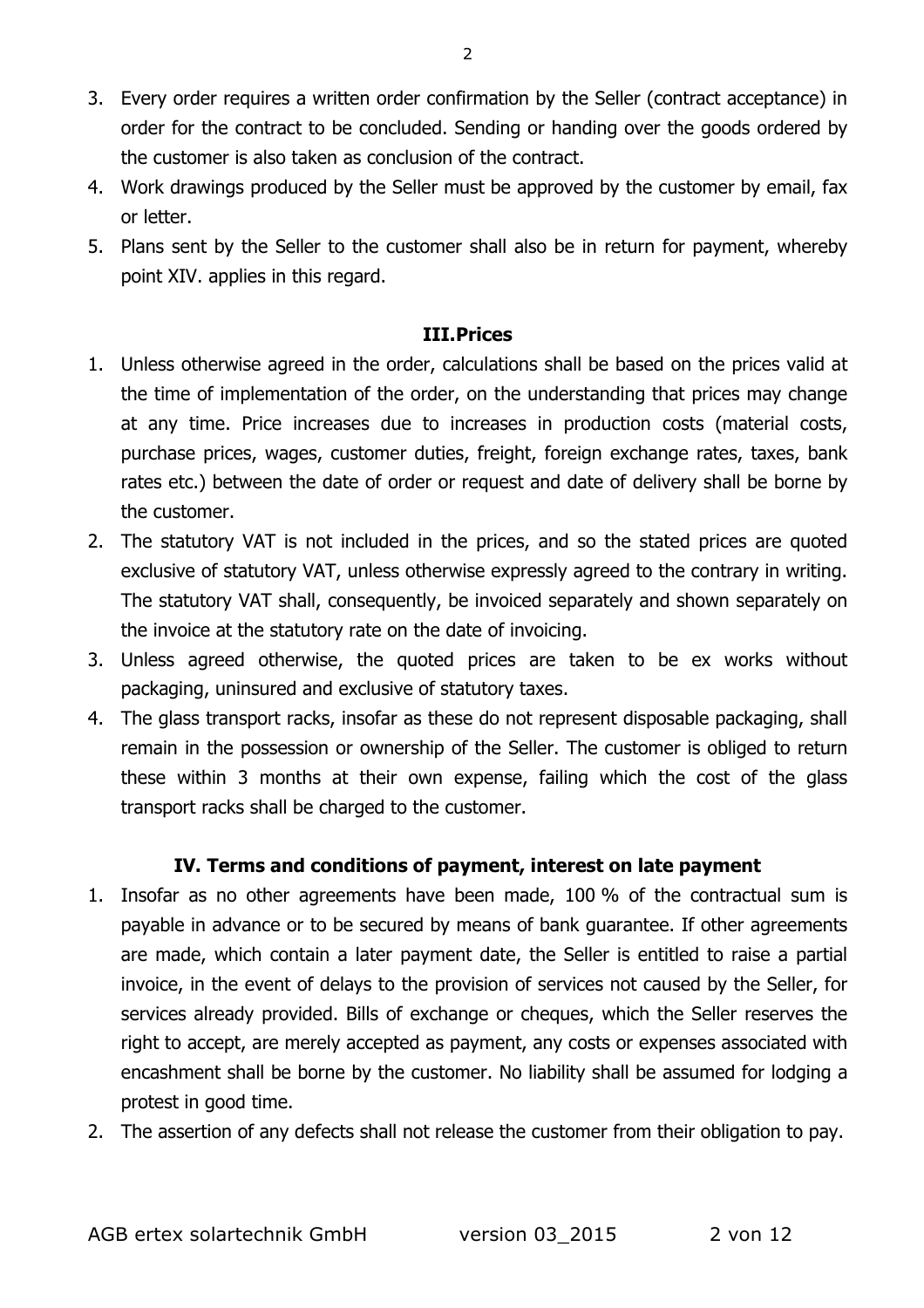- 3. The customer is not permitted to offset any amounts due against claims against the Seller that are not approved by the courts or recognised; this applies correspondingly to rights of retention.
- 4. Ensuring payment is made by the due date is an essential condition for the Seller to provide further services or fulfil the contract. In the event of late payment by the customer or of an infringement of any other contractual obligation the Seller is entitled to suspend current work after setting an appropriate period of extra time and to withdraw from the contract. The customer shall bear all costs and damages associated with this including any loss of profit as well as all preproduction costs, standby costs and planning costs.
- 5. In the event of delayed payment, the customer is also obliged to reimburse the Seller for all necessary pre-trial costs for an adequate prosecution, in particular, collection expenses, the costs of any intervening debt collection agencies as well as the costs of any lawyers (based on the scale of charges) engaged by the Seller. Moreover, in the event of any payments being delayed by the customer, invoices shall be due immediately without any discounts.
- 6. Should the customer be delaying payments or acceptance the Seller shall be entitled to demand 12 % interest on late payment, otherwise the provisions of the Austrian Late Payment Act (ZVG) apply.
- 7. Payments made by the customer shall be set first of all against the oldest debt, and here first to any costs, then to the interest and any other additional fees and only then to the goods that are subject to retention of title.

# V. Delivery period, delivery delay

- 1. The Seller shall endeavour to keep to the agreed dates for fulfilment or delivery as far as possible. However there is no legal entitlement to this; all the aforementioned dates of service provision or delivery are non-binding and not guaranteed, unless the delivery period is confirmed by the Seller as being expressly binding.
- 2. The Seller is, in any case, entitled to make partial deliveries.
- 3. The delivery period shall not begin until all implementing details have been fully clarified. In the event of an agreed modification to the order, the Seller shall be entitled to recalculate the delivery period.
- 4. Target fulfilment or delivery dates can, moreover, only be kept to insofar as the customer carries out all necessary preparatory work and accomplishes the basic requirements on their own. The customer must, therefore, comply with their duty to cooperate to the extent necessary and must fulfil their contractual obligations.
- 5. Price increases caused by delays which are the customer's fault entitle the Seller, in any case, to assert a claim to these separately against the customer or to charge them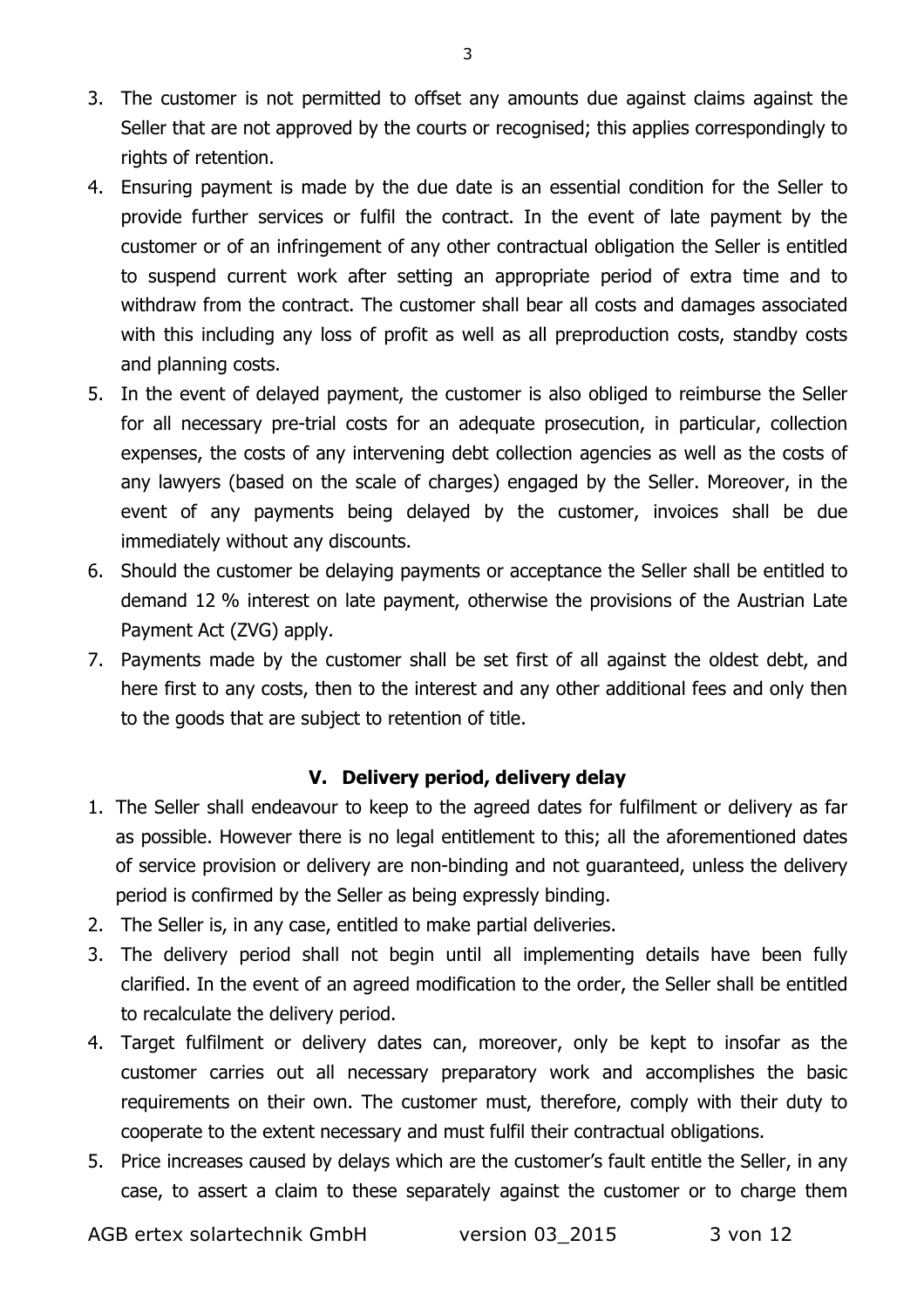subsequently. The Seller is entitled, in any case, to withdraw from the contract if, following order confirmation but before delivery, the Seller becomes aware of circumstances relating to the economic conditions of the customer which lead the Seller to fear that there is no longer sufficient collateral to fulfil the Seller's claims.

- 6. The Seller shall not be liable for delivery delays caused by pre-suppliers, manufacturers or transporters; nor for those cases which can be ascribed to force majeure or to other circumstances not capable of being influenced by the Seller which also apply to official decrees, strikes, illness rates and operational failures as well as any cases of vis major. The customer shall be made aware of such circumstances without delay. In such cases the delivery period shall be extended by the duration of the impediment plus a reasonable start-up period of at least 2 weeks; the Seller is also entitled to withdraw from the contract, in total or in part, with regard to that part of the contract not yet performed.
- 7. If the impediment lasts longer than 2 calendar months, the customer is entitled to withdraw from the contract, in writing, having granted an appropriate period of grace, of not less than 2 weeks, with regard to the part of the contract not yet performed.
- 8. If a delivery period, which has been confirmed as binding, is exceeded, for reasons for which the Seller is responsible, the Seller shall be granted, via a registered letter, an appropriate period of grace of at least 8 weeks to provide the service. After unsuccessful expiration of the grace period, the customer may withdraw from the contract by giving notice in writing. Claims for compensation based on delay in delivery are however excluded.
- 9. The Seller reserves the right to make slight construction or design modifications during the delivery period.

#### VI. Quantities supplied, supplies called up

- 1. The customer is contractually obliged to divide up and accept the quantity ordered during the term of the contract. If the quantity ordered is not accepted within the callup period then the Seller is entitled to demand acceptance of and payment for the whole remaining quantity. Upon expiry of the term of the contract the customer is in default if they do not accept the non-divided-up and called up proportion of the quantity ordered.
- 2. If a call up period has not been specified and if the customer has not called up further quantities within a period usual for such call ups, the Seller is entitled to stipulate a period for the customer for further call ups and, if this period has expired without any result, to demand acceptance and payment in respect of the whole remaining quantity ordered.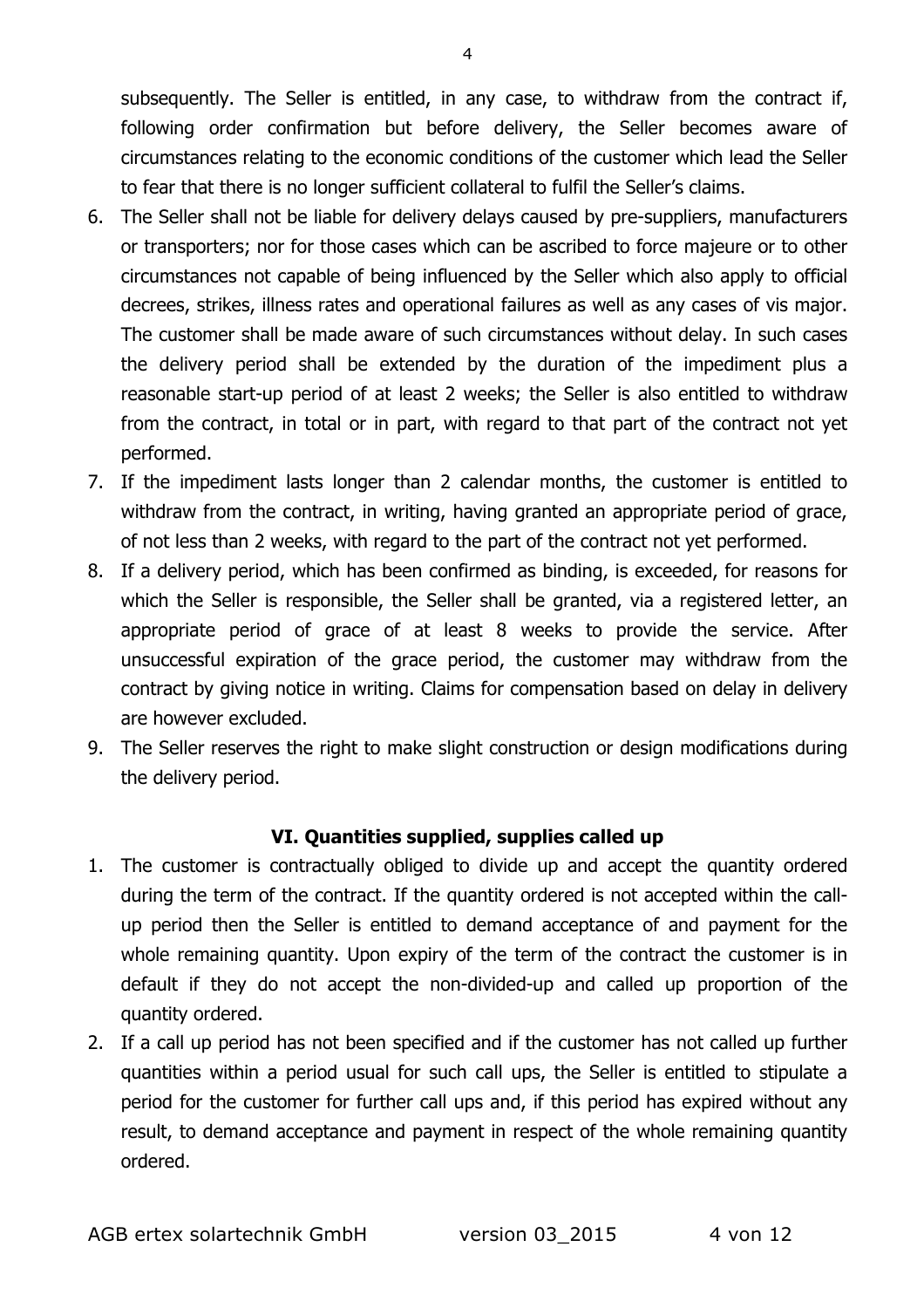3. An appropriate price adjustment in favour of the Seller in the event of major, unforeseeable cost changes to a particular order (>2 %) or quantity changes (reduction >10 %) during the period of a call up order is deemed to be agreed. The agreed prices may not be changed for other reasons, particularly not where a competitor offers a lower price.

## VII. Performance, dispatch and handover conditions

- 1. Unless otherwise specified in the written order confirmation, delivery shall be agreed as ex works of the Seller. In this regard, delivery is fulfilled following notification that the goods are ready for collection. The customer shall check and accept the purchase object at the agreed place within 7 days of notification of availability; otherwise the purchase object shall be deemed, in any case, to have been accepted as being in a proper condition and defect-free.
- 2. If it has been expressly agreed that the purchase object is to be sent, then delivery is fulfilled with the departure of the object from the delivery depot/works. The risk passes to the customer as soon as the Seller has handed over the consignment to the transporter or the consignment has left the delivery depot/works in any other way at the instigation of the Seller. The choice of dispatch type is incumbent upon the Seller unless the customer has provided express written instructions in this regard. Dispatch is always for the account of and at the risk of the customer. Transport insurance shall only be concluded in those cases where the customer requests this expressly in writing. The costs incurred in this regard shall be borne by the customer.
- 3. The customer is obliged to examine deliveries immediately for damage and to send immediate notification in writing stating any concrete objections. The statutory period for obvious defects starts with the handover; in the case of hidden defects, with their discovery. Claims under warranty are excluded when the statutory period has expired without any defects being notified. The postmark is taken as proof of defects being notified in time.
- 4. Any danger, including that of accidental loss, passes to the customer at the time of fulfilment; fulfilment is the same if the customer is in default of acceptance.
- 5. The customer is responsible for providing appropriate access and unloading facilities. The customer shall give notification of any difficulties in good time. If unloading should be delayed or if no one is available for the goods handover on the agreed delivery date, the costs of a repeated delivery attempt shall be borne by the customer.
- 6. If the delivery date should be different to the assembly date, the Seller is entitled a. to store the goods at the customer's expense (entailing a storage fee of  $\epsilon$ 10  $/m<sup>2</sup>/day)$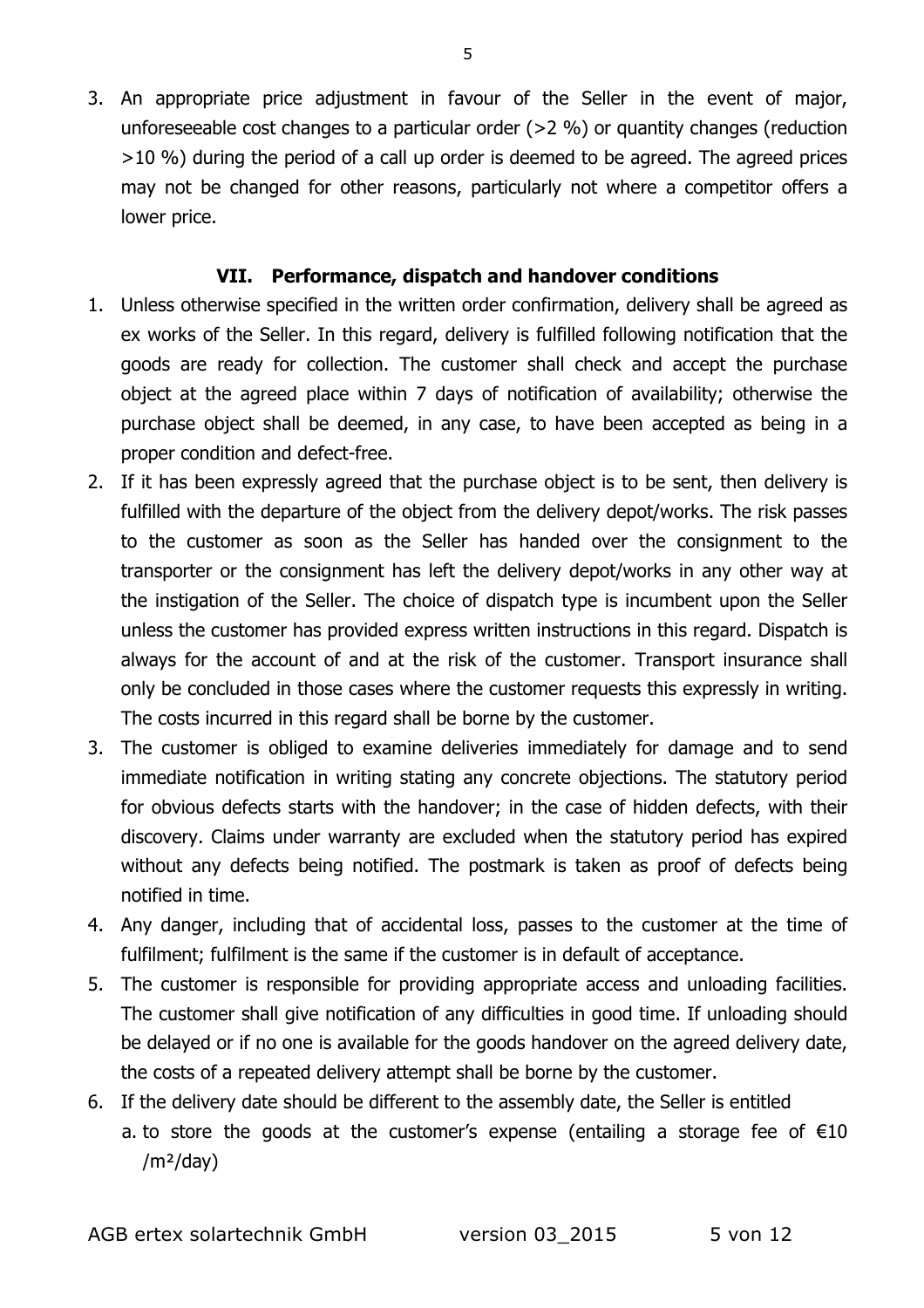b. to deliver the goods to the customer, who shall make available a lockable room for the temporary storage of the goods free of charge.

In both cases liability passes to the customer; at the same time, the Seller has a claim on fulfilment of contract.

- 7. If the preparation of an acceptance report is agreed, this shall become an integral element of this contract. The date of acceptance shall be contractually agreed.
- 8. Slight defects, which do not seriously restrict the function of the goods, do not represent any reason to refuse acceptance.
- 9. In addition, the relevant product specifications (PV module series) as well as the Seller's installation and safety instructions (VSG EVO and VSG as well as VSG ASI) shall apply.
- 10. If the goods/plant are in working order and if dates were given twice for acceptance of the goods/plant, but the dates were not observed or accepted by the customer, the goods/plant shall be deemed to be accepted.
- 11. All material tests, acceptance costs and construction supervision costs required by the authorities or by the customer shall be borne by the customer.

# VIII. Warranty

- 1. The Seller warrants the goods according to the provisions set out below, which contain the warranty rules but are no guarantee in the legal sense. In the case of merchandise, any manufacturer's guarantees shall remain unaffected by these provisions.
- 2. The warranty period is 12 months from handover.
- 3. If technical leaflets or installation instructions are not followed or if changes to the products/goods are undertaken, then the warranty shall not apply unless the customer proves that the defect complained about is not based on any of these circumstances.
- 4. The warranty rights of the customer require that the customer has complied properly with its legally owed obligation to examine the goods and give notification of defects immediately, but, in any case, no later than within 7 days of handover. Written notification of hidden defects shall be provided immediately, but, in any case, within 7 days of their discovery, and shall be described in detail. Not providing the Seller with written notification of and precise description of the defects immediately shall result in termination of all warranty claims, whereby the customer is solely responsible for providing evidence that their claim is justified.
- 5. There is no primary claim to a price reduction or conversion. Any warranty claims shall, at the discretion of the Seller, be fulfilled within an appropriate period of grace by rectification, replacement or exchange of parts. Any exchange, delivery and/or transport costs resulting from the free replacement of goods as well as any assembly costs incurred by the customer may not be charged to the Seller and shall be borne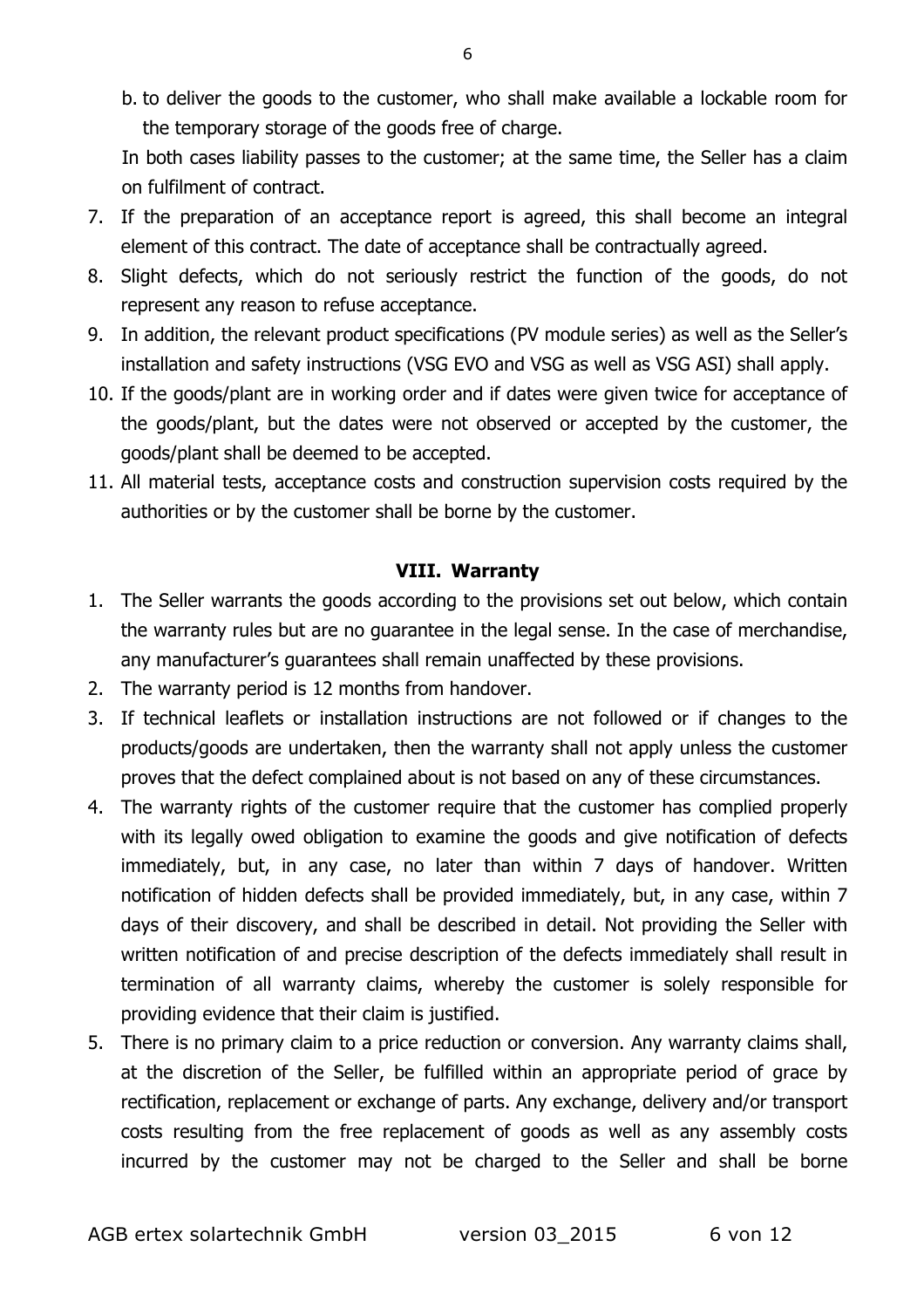- 6. Slight or insignificant reductions in the value or usability of the items delivered do not establish a fault from which rights can be derived.
- 7. If, following a failure in subsequent performance, the customer chooses to withdraw from the contract, the customer shall not be entitled in addition to compensation for damages due to the defect. If subsequent performance is unsuccessful due to the Seller's fault and if the customer chooses to claim damages in this regard, the goods shall remain with the customer if this is reasonable. Insofar as the contract violation was not caused maliciously by the Seller, the amount of the damages shall be limited to the difference between the purchase price and the value of the defective item.
- 8. In principle, only the manufacturer's product description applies as agreed as an indication of the quality of the goods. Public statements, recommendations or advertising as defined by paragraph 922 (2) of the Austrian Civil Code (ABGB) are excluded as a basis for determining contractual conformity.
- 9. Presumption of defect according to paragraph 924 sentence 2 of the Austrian Civil Code (ABGB) is excluded.
- 10. If the customer's plans contain parameters which are recognised by the Seller as being critical or infeasible from a manufacturing or engineering point of view, the customer shall be informed thereof by submission of a counterproposal. In such cases it is the customer's own responsibility to check whether the proposed modification can be used in their own production process. No assurances or liability shall be assumed by the Seller with regard to the suitability of the proposed modification for the customer's intended use. Insofar as the Seller provides services based on customer guidelines, the Seller is excluded from liability for the suitability of the product with regard to the intended purpose of the goods, their proper construction, compliance with safety regulations and design requirements and the suitability of the material.
- 12. Warranty claims against the Seller are not assignable and may only be asserted by the direct party to the contract.
- 13. Where a customer wishes to return goods but not due to defects, these shall only be accepted after prior written approval and the customer shall bear the cost of the returns.

#### IX. Guarantee

1. For modules from the Seller's production plant, being explicitly not prototypes, a guarantee shall apply for 5 years from handover, that, under normal application, installation, operating and maintenance conditions, these modules shall be free from defects in materials and workmanship for a period of 5 years from the date of handover of the modules from the Seller to the customer. If a module should not conform to this

AGB ertex solartechnik GmbH version 03 2015 7 von 12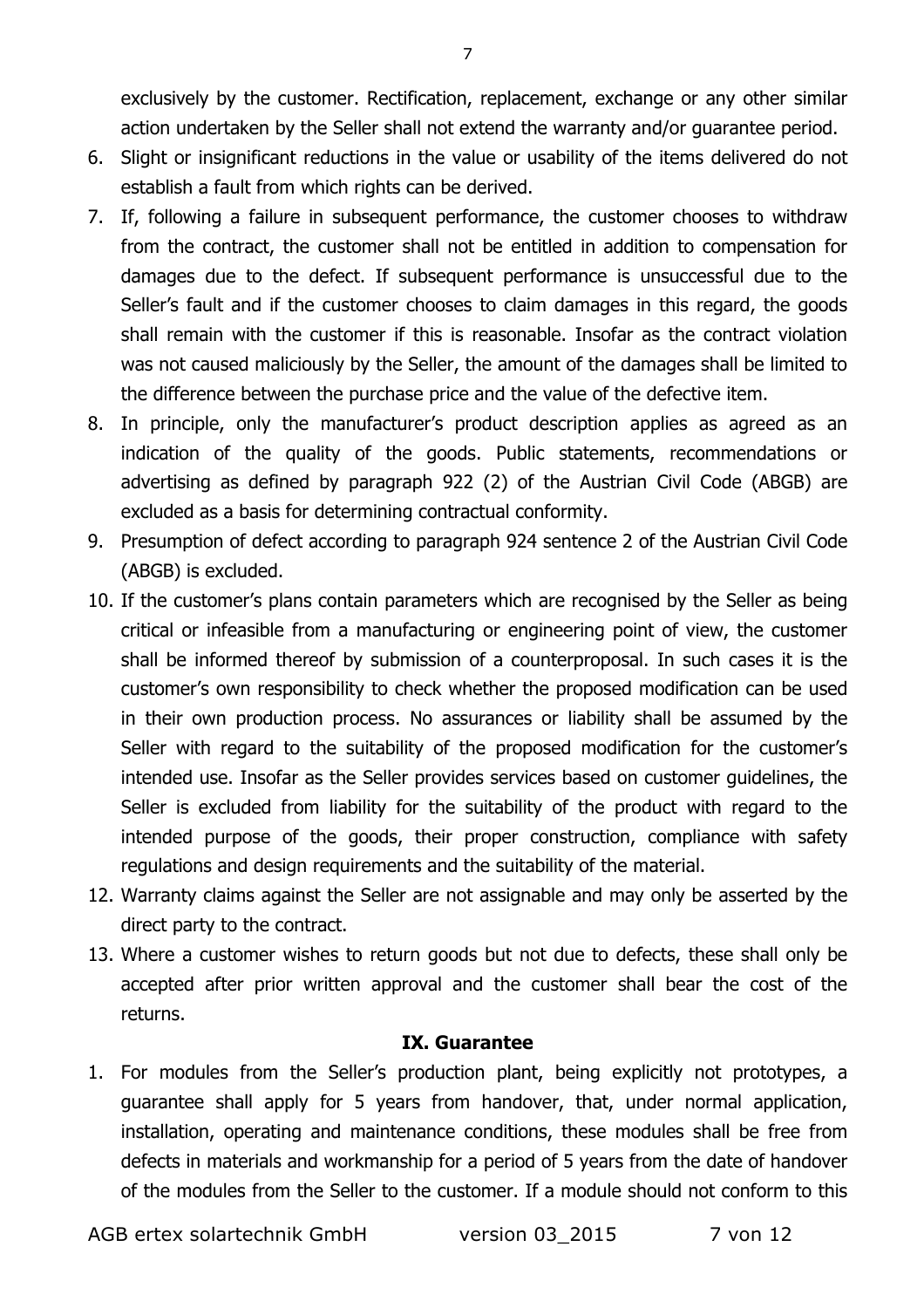quality, the Seller shall, during a period of 5 years from handover of the modules from the Seller to the customer, at its own discretion, have the product repaired or replaced or grant a reduction to the sale price. Excluded from this regulation is breakage of glass, of whatever type and whatever cause.

- 2. All other additional claims and demands by the customer are excluded, in particular claims for compensation for lost profit, compensation for use, direct or indirect damages and claims for replacement due to damage caused outside of the product.
- 3. The Seller shall guarantee for a period of 5 years from handover that, under normal conditions, the transparency of insulation glass modules shall not be impaired by dust or film formation in the inner part of the pane. If such defects should occur, the Seller will provide a replacement free of charge ex works; any other or additional claims are expressly excluded.
- 4. Glazing damage which has been caused by exceptional thermal, chemical, dynamic or structural load, is not covered by the guarantee promise, the Seller is hereby excluded from any liability.

#### X. PV module series output guarantee

- 1. If, within a period of 10 years of the date of the sale, the output of a module is less than 90 % of the minimum module output specified on delivery or if, within a period of 20 years of the date of the sale, the output of a module is less than 80 % of the minimum module output specified on delivery, the Seller shall first check whether such loss in output from the module can be traced back at all to defects in materials or workmanship. It is assumed as a matter of principle that the output guarantee can only apply to modules that have been used by the customer in mainland Europe.
- 2. If the customer should have a reasonable suspicion that modules provided by the Seller are providing a reduced output, the customer shall inform the Seller hereof in writing as soon as the drop in output is discovered. In this regard, the customer must provide the Seller with the following information: original invoice plus receipt + module type + serial number (n).
- 3. If it appears that the drop in output of a module can be traced back to defects in the Seller's materials or workmanship, the Seller has the right to compensate for the shortfall in output of the module either by replacing it by supplying additional modules or by repairing the module. However, in the event of damage to modules (glass breakage or similar irrespective of fault) for which the original cells from the time of the project launch are no longer available, the Seller reserves the right to recreate modules with a similar cell or to install replacement modules at a different site.
- 4. Storage of the appropriate quantities of the project-related cell type can be offered to the customer, whereby however the customer will be invoiced separately by the Seller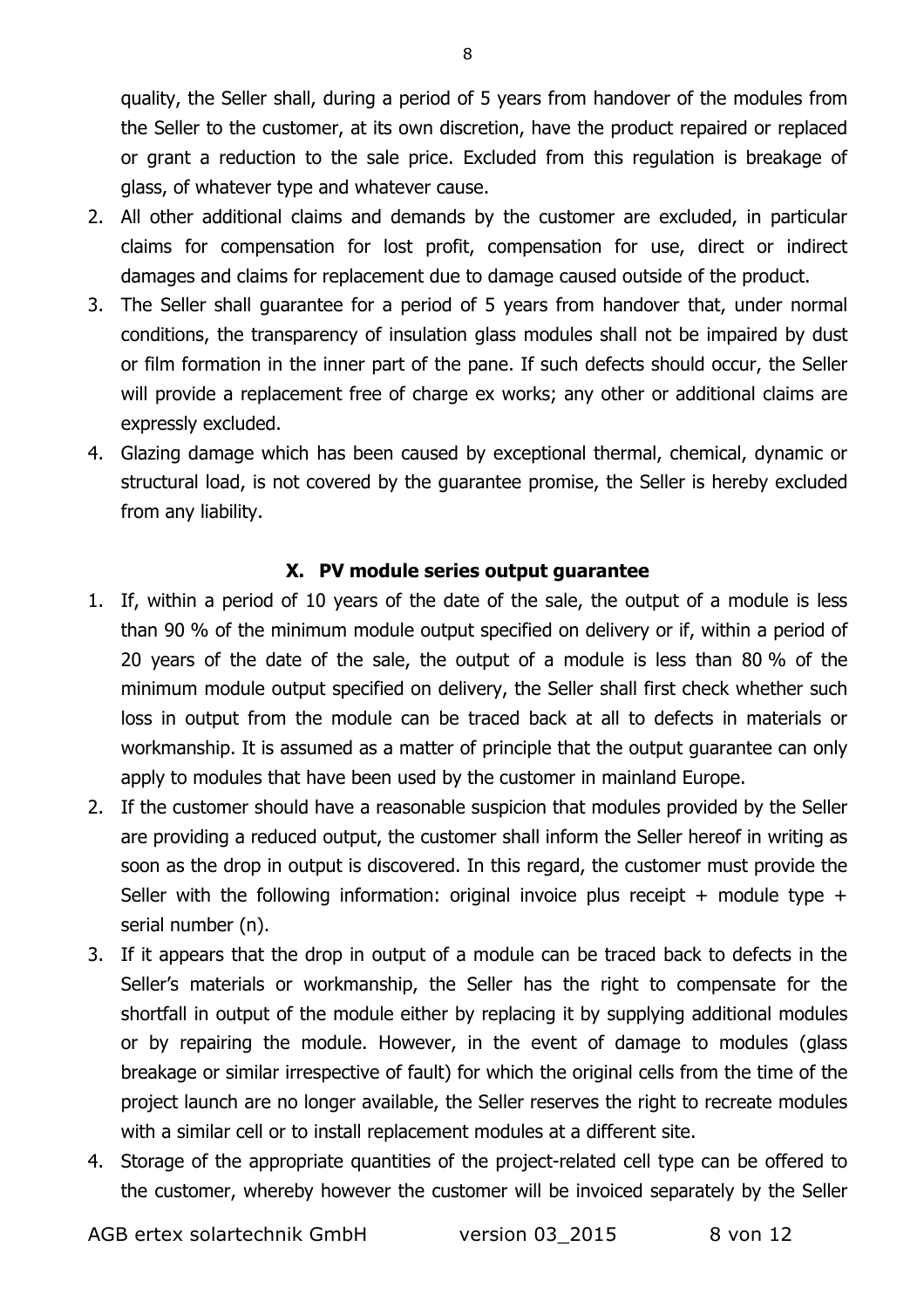with regard to storage of the appropriate quantities of the project-related cell type desired by the customer.

5. This output guarantee excludes and does not justify additional claims brought by the customer against the Seller, in particular claims for compensation for lost profit, compensation for use, direct or indirect damages and claims for replacement due to damage caused outside of the product.

### XI. Liability and compensation for damages

- 1. Claims for compensation in cases of slight negligence are excluded; this does not apply to personal injury. Claims for compensation are subject to a limitation period of 6 months following acknowledgment of damage and at-fault party and, in any case, of 3 years following the performance of the service or delivery. Claims for compensation due to lost profit, compensation for use, direct or indirect damages and claims for replacement due to damage caused outside of the product are excluded. In any case, all claims for compensation brought against the Seller are limited by the amount of the respective order value.
- 2. Ertex Solartechnik GmbH is only liable for those damages (this, moreover, also applies to pre-contractual circumstances and to all duties to warn and inform) to the extent that these are based on malicious intent or gross negligence; liability for damages based on slight negligence is excluded.
- 3. Presumption of fault according to paragraph 1298 of the Austrian Civil Code (ABGB) is deemed to be excluded.
- 4. Claims for compensation are subject to a limitation period of one year following handover of the goods; claims must be asserted against the Seller immediately in writing as soon as they are known, otherwise this right will be lost.
- 5. The statutory Austrian provisions apply with regard to product liability. All and any recourse claims made against us by the customer, or a third party, based on the item "product liability" as defined by the Austrian Product Liability Act (PHG) are excluded, unless the recourse claimant proves that the fault is our responsibility and we were grossly negligent as a minimum.

#### XII. Retention of title

1. The delivered goods shall remain the property of the Seller until there has been full payment of all claims (capital, interest, expenses and costs) arising from the business relationship; however, the buyer has the right to use the goods for their own account and at their own risk. The whole retention of title shall only expire, in any case, on that date when the purchase price has been received in full by the Seller and the Seller has the right of free disposal over this. Retention of title may – with or without withdrawal

AGB ertex solartechnik GmbH version 03 2015 9 von 12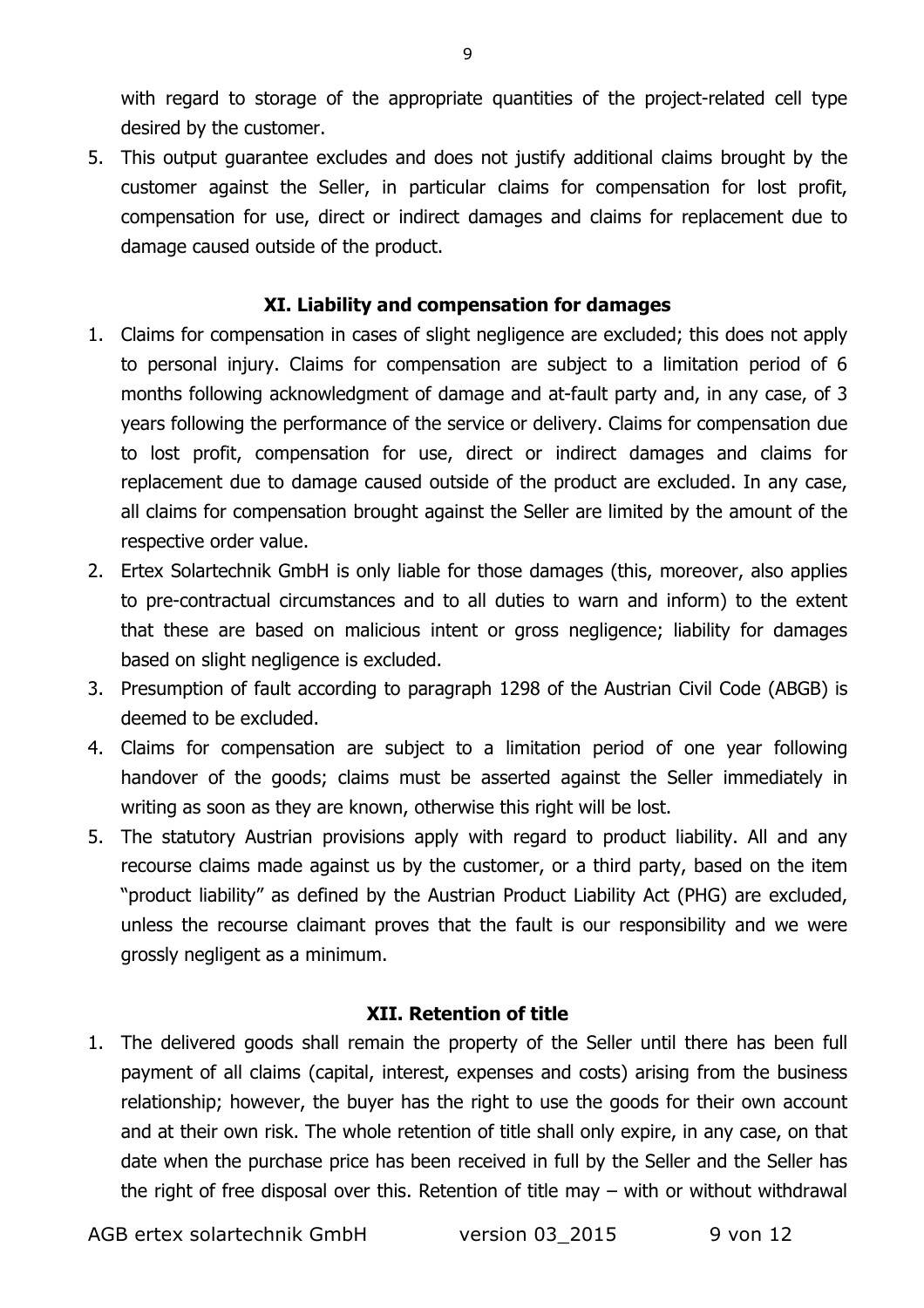from the contract – be asserted with regard to the whole delivery and performance of service.

- 2. The buyer is liable for any damage to the purchase object, for loss, destruction and withdrawal and shall also bear the risk of an impossibility of use; this provision applies independently of any fault; securities provided remain, in any case, unchanged.
- 3. The buyer is obliged to treat the purchase object with care and to protect it from contamination and damage. Furthermore, if the Seller so requests, the buyer is obliged to insure the purchase object against fire and water damage and theft at the buyer's own expense, with the insured sum being sufficient to cover the replacement value and to tie the insurance policy for the benefit of the Seller, which the buyer must be able to prove to the Seller upon request. Insofar as maintenance and inspection work is required, the buyer must carry this out at the appropriate time at their own expense.
- 4. The buyer is entitled to have at their disposal the goods subject to retention of title including processed goods – in the normal and proper course of business. Ownership must be reserved, however, until full payment of the purchase price has been made.
- 5. Any pledge or chattel mortgage without the written approval of the Seller is inadmissible.
- 6. In the event of seizures or other interventions by third parties, the Seller must be informed immediately by registered letter in order to make it possible for the Seller to take the necessary steps. The buyer is liable for all expenses and consequences that the Seller must suffer in order to avert a seizure of this type.
- 7. In the case of combining, mixing or resale or other further processing of the goods subject to retention of title by the customer, the customer hereby assigns all their demands and claims against third parties, insofar as these arise due to resale or other proceeds including insurance payments, up to the amount of the sale value of the goods subject to retention of title, to the Seller as collateral until all the Seller's claims have been satisfied, whereby this assignment shall be accepted by the Seller. In the event that goods are passed on for payment the buyer shall transfer to the Seller the price to be received from the future buyer by way of anticipated possession. The customer is obliged to inform the third party of this. The customer is also obliged to disclose to the Seller their customers' names and addresses and to provide full access to books and accounts.
- 8. If the deliveries or services effected by the Seller are combined, mixed or processed with other items, the Seller acquires co-ownership of the new item at the ratio of the value of the goods or services subject to retention of title by the Seller to the value of the new item at the time they were combined, mixed or processed. The Seller's retention of title extends to the proportion that is co-owned.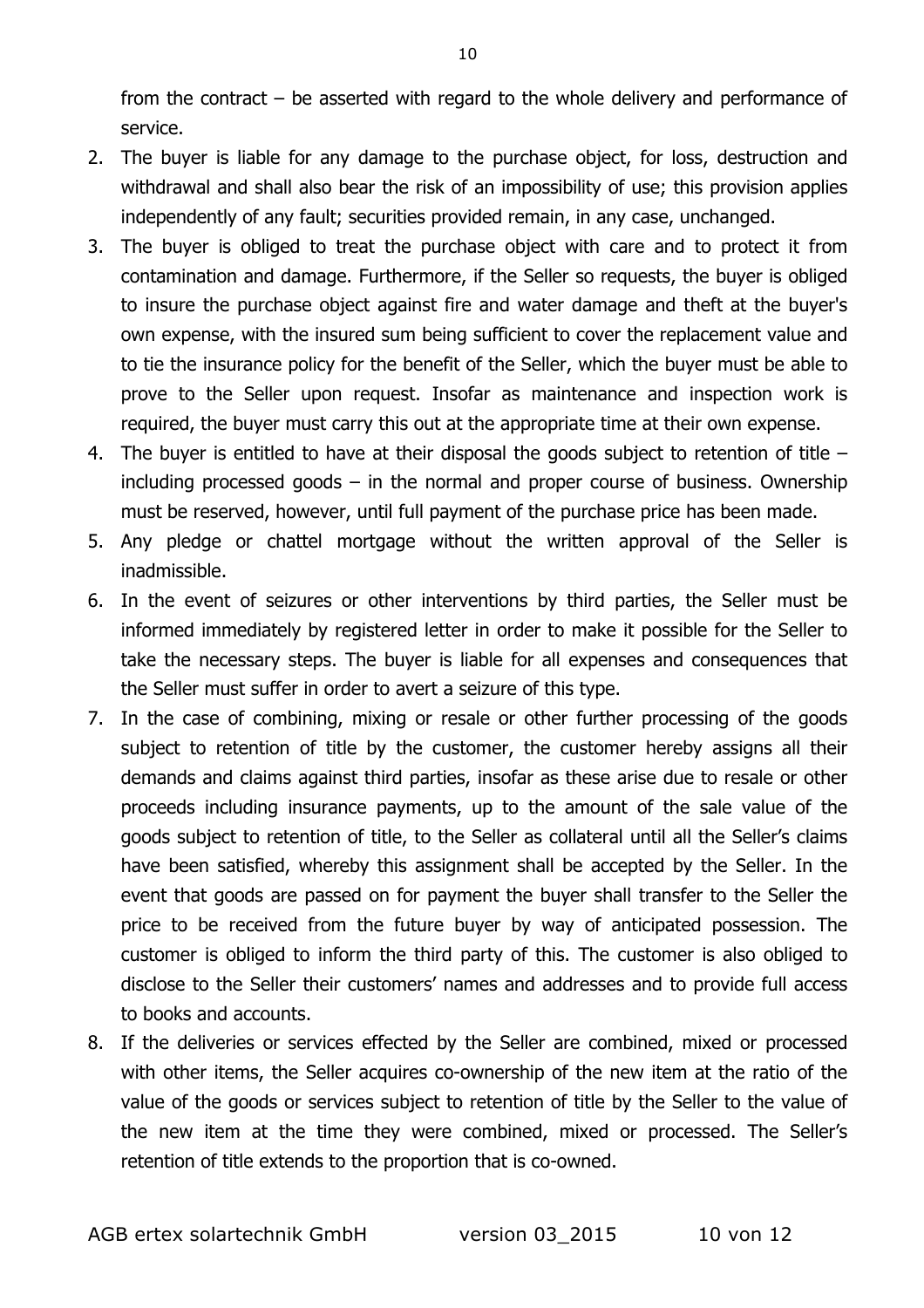9. The customer is entitled to collect the claims assigned to the Seller from the third-party purchaser for the Seller; the amounts collected shall be paid immediately to the Seller. The Seller also reserves the right, however, to collect the claim directly from the thirdparty purchaser.

## XIII. PROPERTY RIGHTS, COPYRIGHT

- 1. The customer is responsible for indemnifying the Seller and holding it harmless against claims by others, that goods which have been manufactured by the Seller according to the customer's specifications do not violate or infringe upon the property rights of third parties. The Seller shall only file for litigation in order to avert claims in this regard if the customer expressly demands this and confirms their willingness to assume the costs caused hereby and provides the Seller with sufficient security with regard to the anticipated legal costs.
- 2. Both the customer and the Seller are obliged to treat as a trade secret all non-public commercial and technical detailed information which becomes known to them both through the business relationship. Drawings, models, templates, patterns, plans and similar objects may not be surrendered or made available in any other way to third parties. The duplication of such objects is only permissible within the scope of operating requirements and copyright provisions.
- 3. The customer is also obliged to use documents, drawings, plans, constructive performance and proposals for the design and manufacture of modules with which it has been provided exclusively for the agreed purpose. Any publication, passing on or making available to third parties is prohibited without the Seller's express approval.

# XIV. PROJECT DEVELOPMENT COSTS / CERTIFICATION COSTS

- 1. Services provided by the Seller on the customer's instructions in the course of project development or preparation are, in principle, in return for payment. This relates, for example, to grant applications to the competent authorities or detailed technical plans, particularly module drawings, inverter designs and simulations.
- 2. If an order is placed, these services shall apply as services not shown separately in the invoice but satisfied by the agreed price.
- 3. If no order is placed, the Seller reserves the right to invoice separately for the costs incurred to this date for the services provided according to point 1. This also applies, in particular, in cases where no order is placed despite approval of the grant application by the authority.
- 4. If project-specific preparation of certificates should be necessary and/or expressly requested from the Seller by the customer, the customer is obliged to compensate the Seller for the amount incurred by the Seller for the respective certifications, whereby